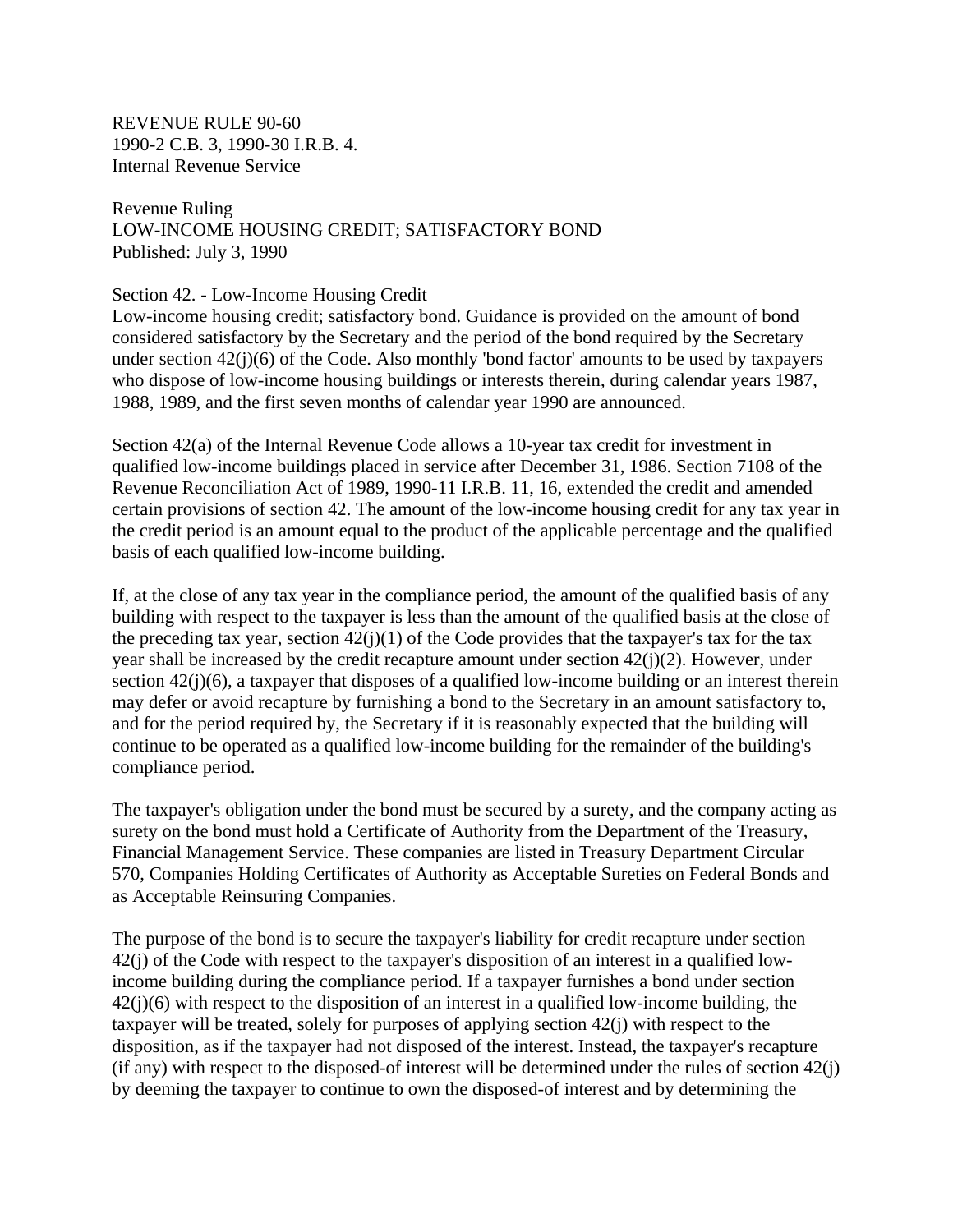qualified basis for the deemed interest in accordance with the rules of section 42(c). The taxpayer will not, however, be treated as claiming any additional low-income housing credit with respect to the disposed-of interest for any period following the disposition.

If the qualified basis with respect to the taxpayer's deemed interest in a qualified low-income building decreases after a disposition of the taxpayer's interest in the qualified low-income building, the bond may be forfeited in whole or in part. If a bond is forfeited only in part (i.e., the taxpayer's qualified basis in the deemed interest decreases, but is not eliminated), the nonforfeited portion of the bond remains subject to forfeiture in the event of subsequent decreases in qualified basis with respect to the taxpayer's deemed interest. For example, the Government could call a portion of a bond during the bond's term due to a decrease in qualified basis with respect to the taxpayer's deemed interest and could later call an additional portion of the bond due to a further decrease in qualified basis with respect to the taxpayer's deemed interest. Forfeiture could also result if the building ceases to be a qualified low-income building because such a cessation reduces to zero the qualified basis with respect to the taxpayer's deemed interest in the building.

In the event of a decrease in qualified basis, the amount of the bond forfeited generally will be (i) the credit recapture amount computed under section 42(j) of the Code with respect to the deemed interest (including interest at the overpayment rate through the date the return is due, without regard to extensions, for the year in which the event giving rise to forfeiture occurs), plus (ii) interest accruing on such amount as described under section  $6621(a)(2)$  from the date the return is due, without regard to extensions, for the year in which the event giving rise to forfeiture occurs, through the date the Government collects the proceeds of the bond. It is the responsibility of the taxpayer to provide any documentation necessary to compute the credit recapture amount under section 42(j).

The Secretary has determined that a bond furnished under section 42(j)(6) of the Code must be maintained for a period that ends no sooner than the date that is 58 months after the last day of the compliance period for the building. Each calendar month, the Secretary will publish in the Internal Revenue Bulletin a table of 'bond factor' amounts for dispositions occurring during the calendar month. In general, taxpayers can ascertain the minimum bond that the Secretary considers satisfactory for qualified low-income buildings or interests therein that are disposed of during that calendar month by using the bond factor amount that corresponds to the month of disposition and the first year of the building's credit period - either the year the building was placed in service or the succeeding calendar year if the section 42(f)(l) election was made.

The minimum required bond amount is generally the product of (1) the total credits that the taxpayer has claimed (as well as any additional credits the taxpayer anticipates claiming for any year or portion thereof preceding the date of disposition), (2) the appropriate bond factor amount pertaining to the month in the compliance period which the disposition occurred and the first year of the building's credit period, and (3) the percentage of the taxpayer's total interest in the qualified low-income building disposed of by the taxpayer, taking into account the de minimis rule. described below. (It is not necessary for the taxpayer to calculate the amount of credits claimed on an accelerated basis, as the bond factor amount takes this into account.) The term 'total credits' includes any carrybacks and carryforwards that have been deferred. However, the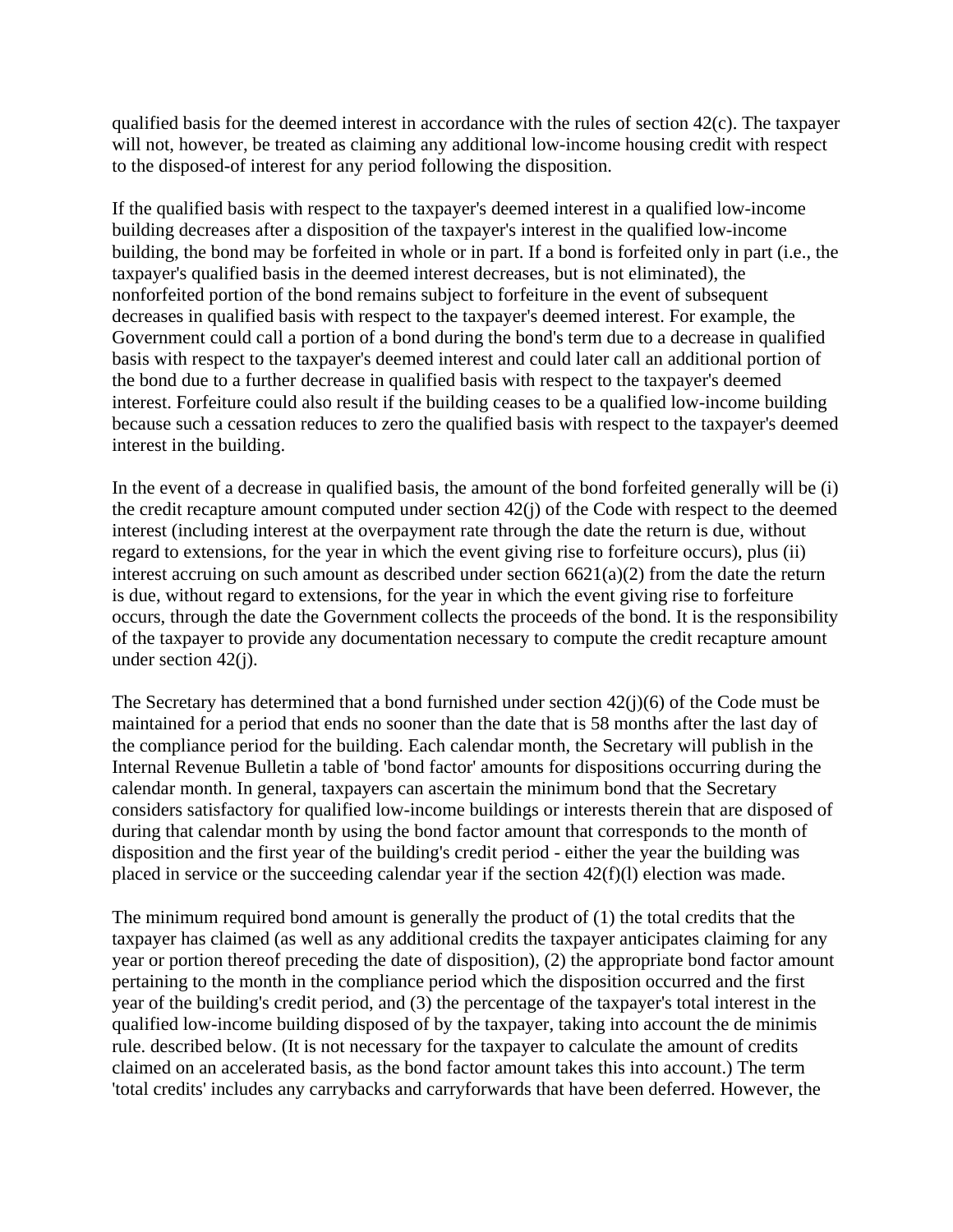term 'total credits' does not include credit amounts previously recaptured, credit amounts with respect to which a bond was previously posted by the taxpayer, or credits taken on additions to qualified basis that are not subject to recapture because they are not claimed on an accelerated basis. In the event a taxpayer that has furnished a bond files an amended return claiming credits in excess of those included in the calculation of the bond factor amount, that taxpayer is subject to recapture with regard to the excess credits claimed unless the taxpayer furnishes an additional bond with respect to such excess credits.

For administrative convenience, the Service intends to issue regulations adopting a de minimis rule pursuant to which a taxpayer who is a partner in a partnership owning an interest in a qualified low-income building (other than a partnership described in section  $42(i)(5)(B)$  of the Code) may elect to avoid or defer recapture by reason of dispositions of interests in the partnership without furnishing a bond until the taxpayer has, in the aggregate, disposed of more than 33-1/3 percent of that taxpayer's greatest total interest in the qualified low-income building through the partnership at any point in time. Once dispositions aggregate more than 33-1/3 percent, the de minimis rule will no longer be available and further deferral with respect to those dispositions will be possible only if the taxpayer furnishes a bond. The taxpayer that defers recapture by reason of the disposition of an interest under the de minimis rule will remain subject to recapture under section 42(j) with respect to that interest. Regulations containing the de minimis rule will be forthcoming and may modify the rules set forth above.

After the publication of this revenue ruling, the previous 50 percent de minimis rule mentioned in the instructions to Schedule A of Form 8609 is no longer available. A taxpayer, other than a taxpayer in a partnership relying on the 33-1/3 percent de minimis rule, may avoid or defer recapture with respect to a disposition of an interest in a qualified low-income building only if the taxpayer furnishes a bond with respect to such disposition.

However, in the case of taxpayers (other than taxpayers in partnerships relying on the 33-1/3 percent de minimis rule) that disposed of less than 50 percent of their interest (direct or indirect) in a qualified low-income building before the publication of this ruling but have neither furnished a bond nor paid recapture with respect to such dispositions, a special rule applies. Those taxpayers may continue to defer recapture by reason of their prior dispositions, without furnishing a bond with respect to those dispositions, until the date they dispose of any additional interest, direct or indirect, in the qualified low-income building. This rule is intended to apply to those taxpayers who previously relied on the 50 percent de minimis rule mentioned in the instructions to Schedule A of Form 8609. For purposes of this rule, a written binding contract to dispose of an interest in a qualified low- income building is deemed to constitute a disposition as of the date the contract is entered into.

Taxpayers that disposed of 50 percent or more of their interest (direct or indirect) in a qualified low-income building before the publication of this revenue ruling but have neither furnished a bond nor paid recapture with respect to such dispositions may continue to defer recapture by reason of their prior dispositions only by furnishing a bond securing their liability for recapture with respect to those dispositions. This bond must be furnished in accordance with the provisions of this revenue ruling within 6 months after publication of this revenue ruling.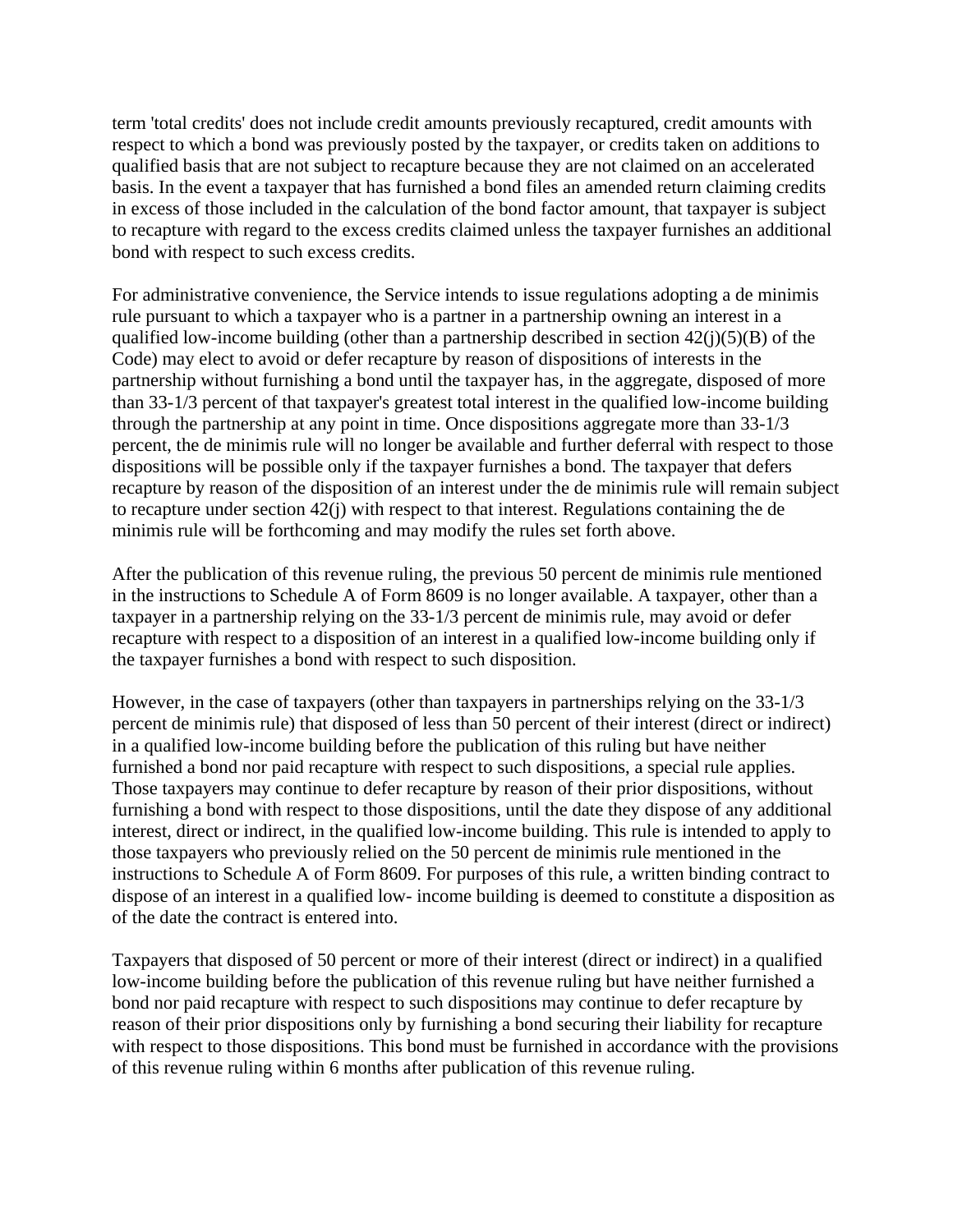The bond factor amounts for calculating a disposition bond under section 42(j)(6) of the Code for dispositions occurring during calendar years 1987, 1988, 1989 and the first seven months of 1990 are contained in the accompanying table.

## Rev. Rul. 90-60

## MONTHLY BOND FACTOR AMOUNTS FOR DISPOSITIONS EXPRESSED AS A PERCENTAGE OF TOTAL CREDITS

Calendar Year Building Placed in Service or, if Section42(f)(1) Election Was Made, the Succeeding Calendar Year

| Month of<br>Disposition | 1987    | 1988   | 1989 | 1990 |
|-------------------------|---------|--------|------|------|
| Jan '87                 | 150.72% |        |      |      |
| Feb '87                 | 150.72  |        |      |      |
| <b>Mar '87</b>          | 150.72  |        |      |      |
| Apr '87                 | 150.72  |        |      |      |
| <b>May '87</b>          | 150.72  |        |      |      |
| Jun '87                 | 150.72  |        |      |      |
| Jul '87                 | 150.72  |        |      |      |
| Aug '87                 | 150.72  |        |      |      |
| Sep '87                 | 150.72  |        |      |      |
| Oct '87                 | 150.72  |        |      |      |
| <b>Nov '87</b>          | 150.72  |        |      |      |
| Dec '87                 | 150.72  |        |      |      |
| <b>Jan '88</b>          | 149.68  | 151.51 |      |      |
| <b>Feb</b> '88          | 148.78  | 151.51 |      |      |
| <b>Mar</b> '88          | 148.00  | 151.51 |      |      |
| Apr '88                 | 147.32  | 151.51 |      |      |
| <b>May '88</b>          | 146.72  | 151.51 |      |      |
| <b>Jun '88</b>          | 146.18  | 151.51 |      |      |
| Jul '88                 | 145.70  | 151.51 |      |      |
| Aug '88                 | 145.27  | 151.51 |      |      |
| Sep '88                 | 144.88  | 151.51 |      |      |
| Oct '88                 | 144.53  | 151.51 |      |      |
| <b>Nov '88</b>          | 144.21  | 151.51 |      |      |